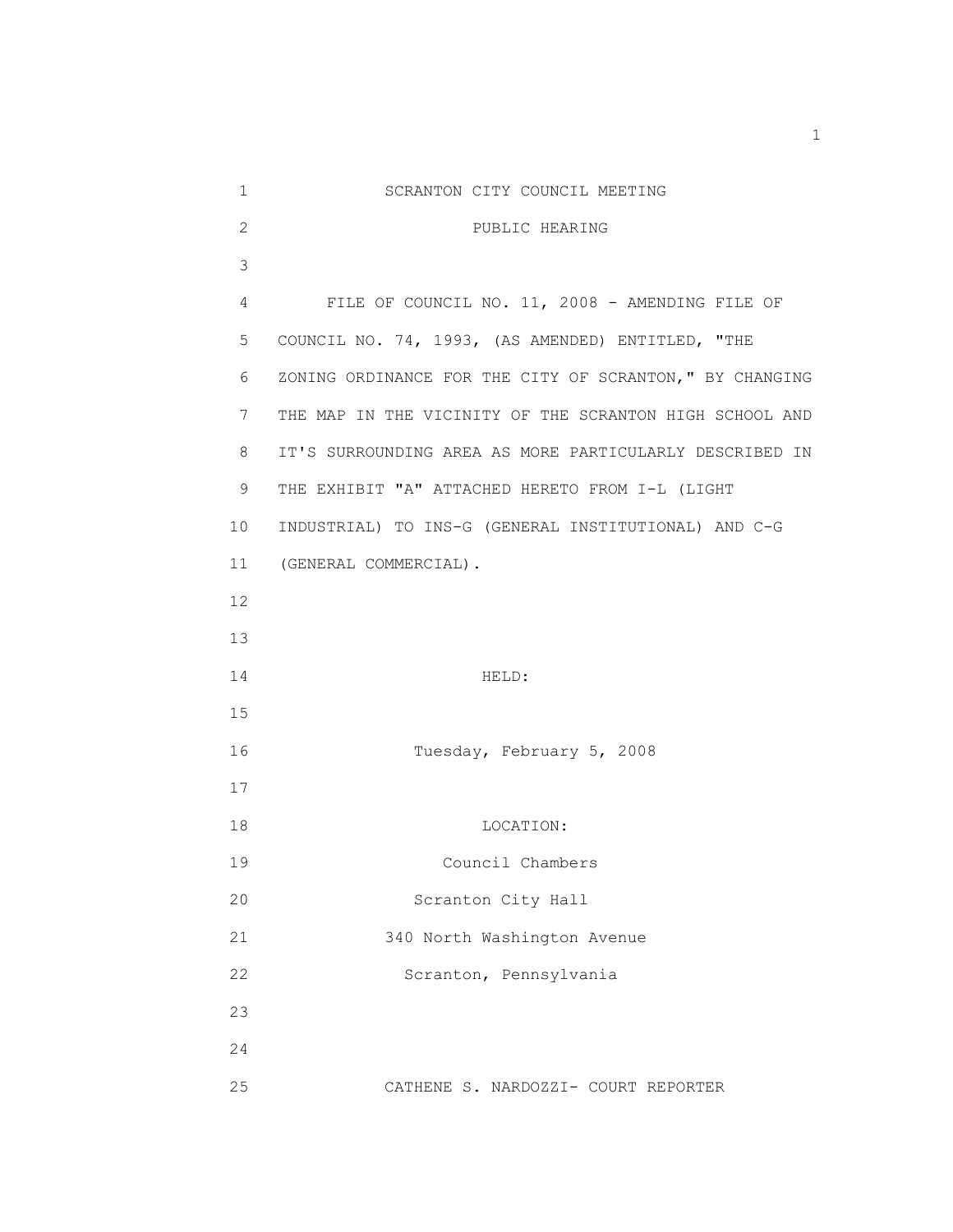1 2 CITY OF SCRANTON COUNCIL: 3 4 MR. ROBERT MCGOFF, PRESIDENT 5 6 MS. JUDY GATELLI, VICE-PRESIDENT 7 8 MS. JANET E. EVANS 9 10 MS. SHERRY FANUCCI 11 12 MR. WILLIAM COURTRIGHT 13 14 MS. KAY GARVEY, CITY CLERK 15 16 MR. NEIL COOLICAN, ASSISTANT CITY CLERK 17 18 MR. AMIL MINORA, SOLICITOR 19 20 21 22 23 24 25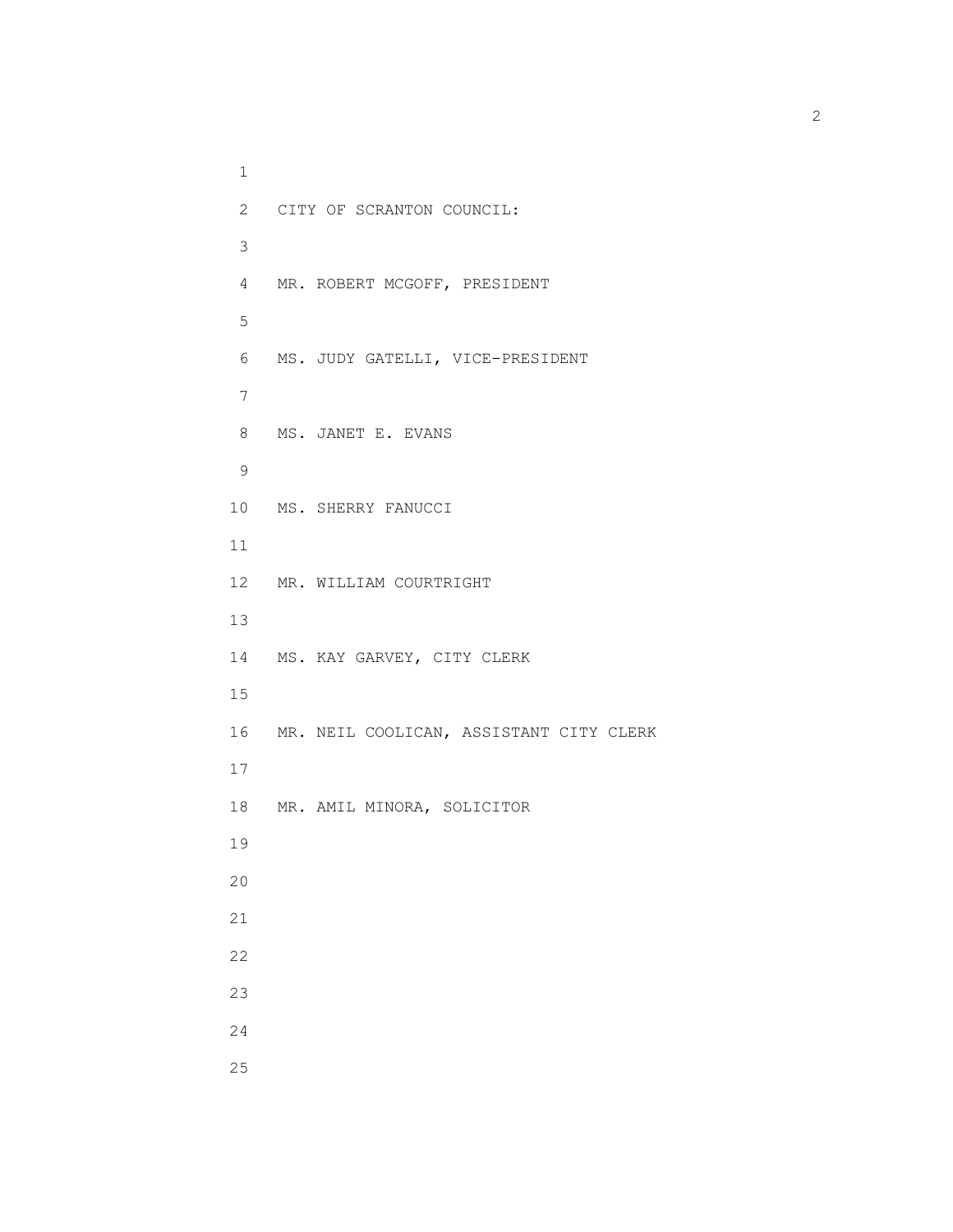| 1            | MR. MCGOFF: I'd like to call this            |
|--------------|----------------------------------------------|
| $\mathbf{2}$ | public hearing to order. Roll call, please.  |
| 3            | MR. COOLICAN: Mrs. Evans.                    |
| 4            | MS. EVANS: Here.                             |
| 5            | MR. COOLICAN: Mr. Courtright.                |
| 6            | MR. COURTRIGHT: Here.                        |
| 7            | MR. COOLICAN: Ms. Fanucci.                   |
| 8            | MS. FANUCCI: Here.                           |
| 9            | MR. COOLICAN: Ms. Gatelli.                   |
| 10           | MS. GATELLI: Here.                           |
| 11           | MR. COOLICAN: Mr. McGoff.                    |
| 12           | MR. MCGOFF: Here. The purpose of a           |
| 13           | said public hearing is to hear testimony and |
| 14           | discuss the following: FILE OF COUNCIL NO.   |
| 15           | 11, 2008, AMENDING FILE OF COUNCIL NO. 74,   |
| 16           | 1993, (AS AMENDED) ENTITLED, "THE ZONING     |
| 17           | ORDINANCE FOR THE CITY OF SCRANTON, " BY     |
| 18           | CHANGING THE MAP IN THE VICINITY OF THE      |
| 19           | SCRANTON HIGH SCHOOL AND IT'S SURROUNDING    |
| 20           | AREA AS MORE PARTICULARLY DESCRIBED IN THE   |
| 21           | EXHIBIT "A" ATTACHED HERETO FROM I-L (LIGHT  |
| 22           | INDUSTRIAL) TO INS-G (GENERAL INSTITUTIONAL) |
| 23           | AND C-G (GENERAL COMMERCIAL).                |

 24 We have two speakers signed in. 25 David Rinaldi.

4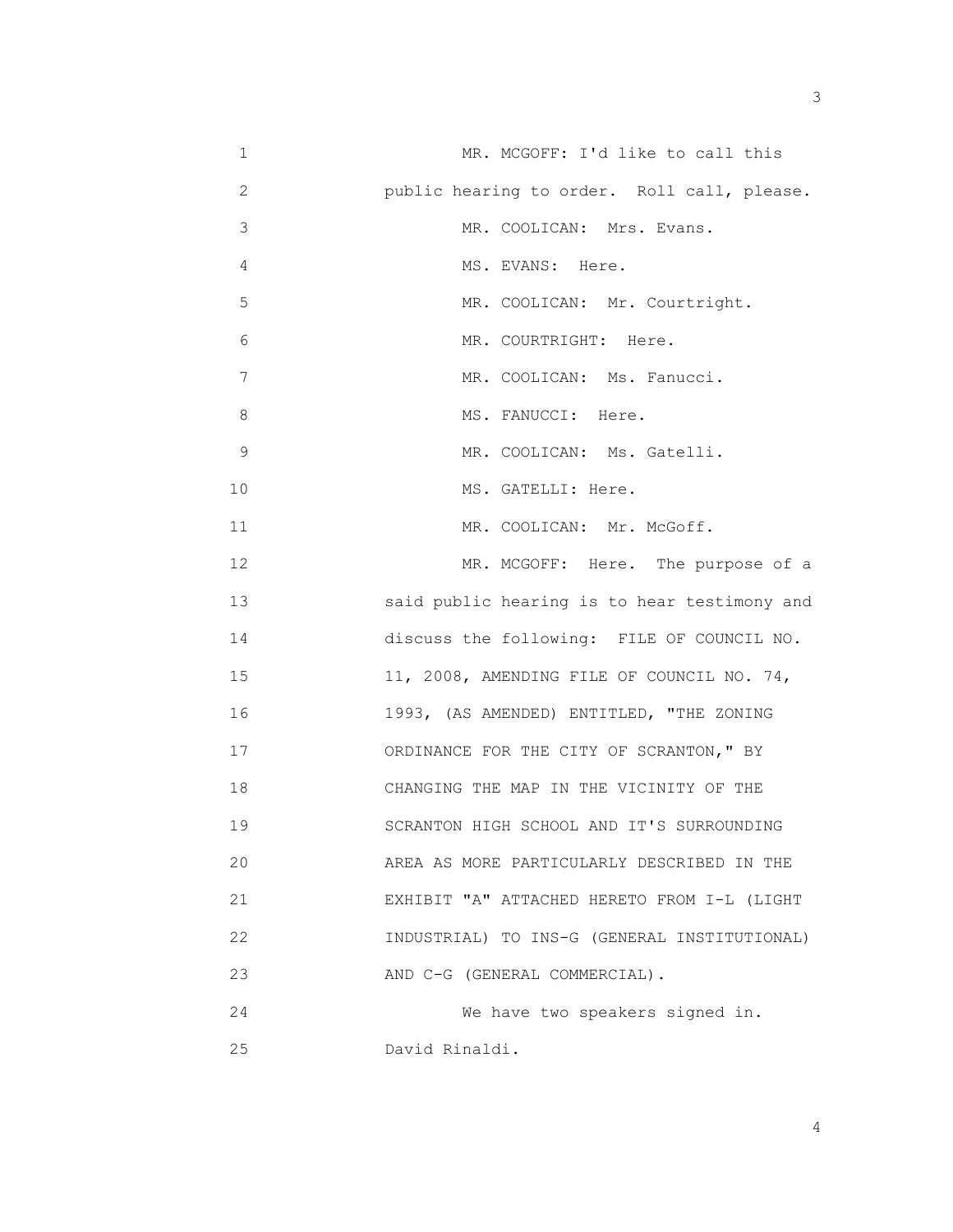1 MR. RINALDI: Thank you, Mr. McGoff. 2 My name is a David Rinaldi, I'm a property 3 owner down on Olive Street and I'm a partner 4 in the OSC Company which is a family-owned 5 partnership with my brother and sister and 6 we own the property that's listed at 2 West 7 Olive Street, and to give you an idea, it's 8 the property between Love Road and a piece 9 6 of property between ourselves, a triangular 10 piece, and the school district's seven and a 11 half acres that's on the corner of Seventh 12 and Olive where Providence Road meets it. 13 Anyway, I came here tonight because I 14 received -- well, the OSC company is listed

 15 as one of the individuals in a letter sent 16 January 28, 2008, which I believe is 17 required under the Municipality Planning 18 Code for notice to property owners that are 19 affected by the zoning change. I would like 20 to know whether or not there are any other 21 notices that were sent to other individuals 22 that don't appear on my -- on the letter 23 that I received and the reason for that is I 24 think that there is someone missing and as a 25 result I think that the city should look at

<u>5</u> September 2005 and 2006 and 2007 and 2007 and 2008 and 2007 and 2008 and 2008 and 2008 and 2008 and 2008 and 2008 and 2008 and 2008 and 2008 and 2008 and 2008 and 2008 and 2008 and 2008 and 2008 and 2008 and 2008 and 2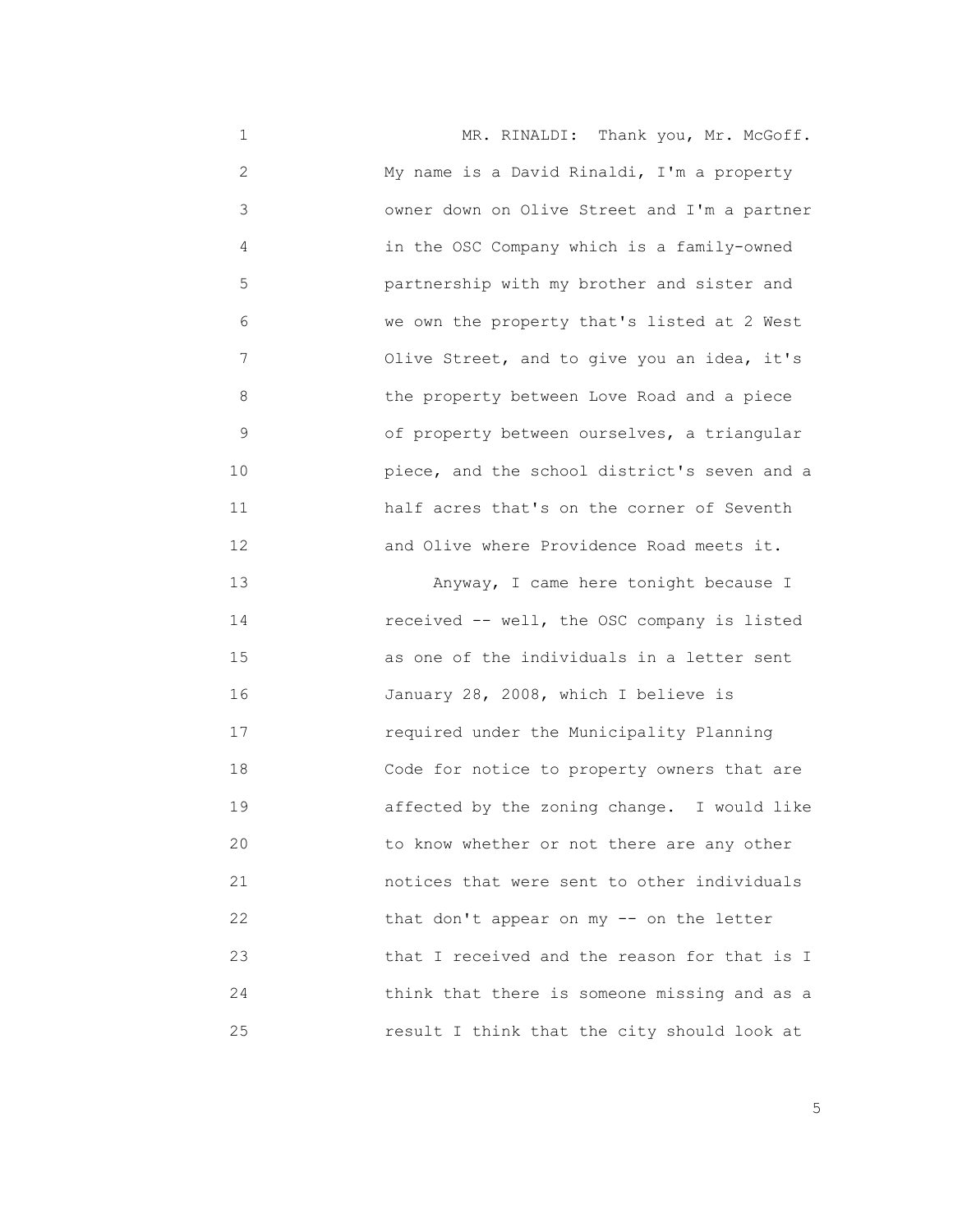1 whether or not it can move forward with this 2 until the proper notice is given under 53 PS 3 10609 (b) (2) (i) (1) which requires 4 specific notice be given my regular mail to 5 owners and property that are affected by a 6 zoning change.

 7 Anyway, the reason I say this is 8 because there are -- the piece of property 9 that I'm referring to I know that the owner 10 of the property is a partnership called FMP 11 Realty, and if I can approach, Mr. McGoff, 12 I'll give you a copy of the zoning map which 13 is Zoning Map 145.16 and I have 14 highlighted -- I have highlighted the area 15 in question which I believe is missing from 16 the notice at least from the letter that I 17 have.

 18 I'm familiar with that property 19 because I was involved in the -- in an 20 objection to the private sale of the school 21 district, they were selling a piece of the 22 property to the current owners of what's 23 highlighted there, about 5,000 square feet 24 next to the girls' soccer field. 25 Anyway, if you look at the map it says, "C,

<u>6. In the set of the set of the set of the set of the set of the set of the set of the set of the set of the set of the set of the set of the set of the set of the set of the set of the set of the set of the set of the se</u>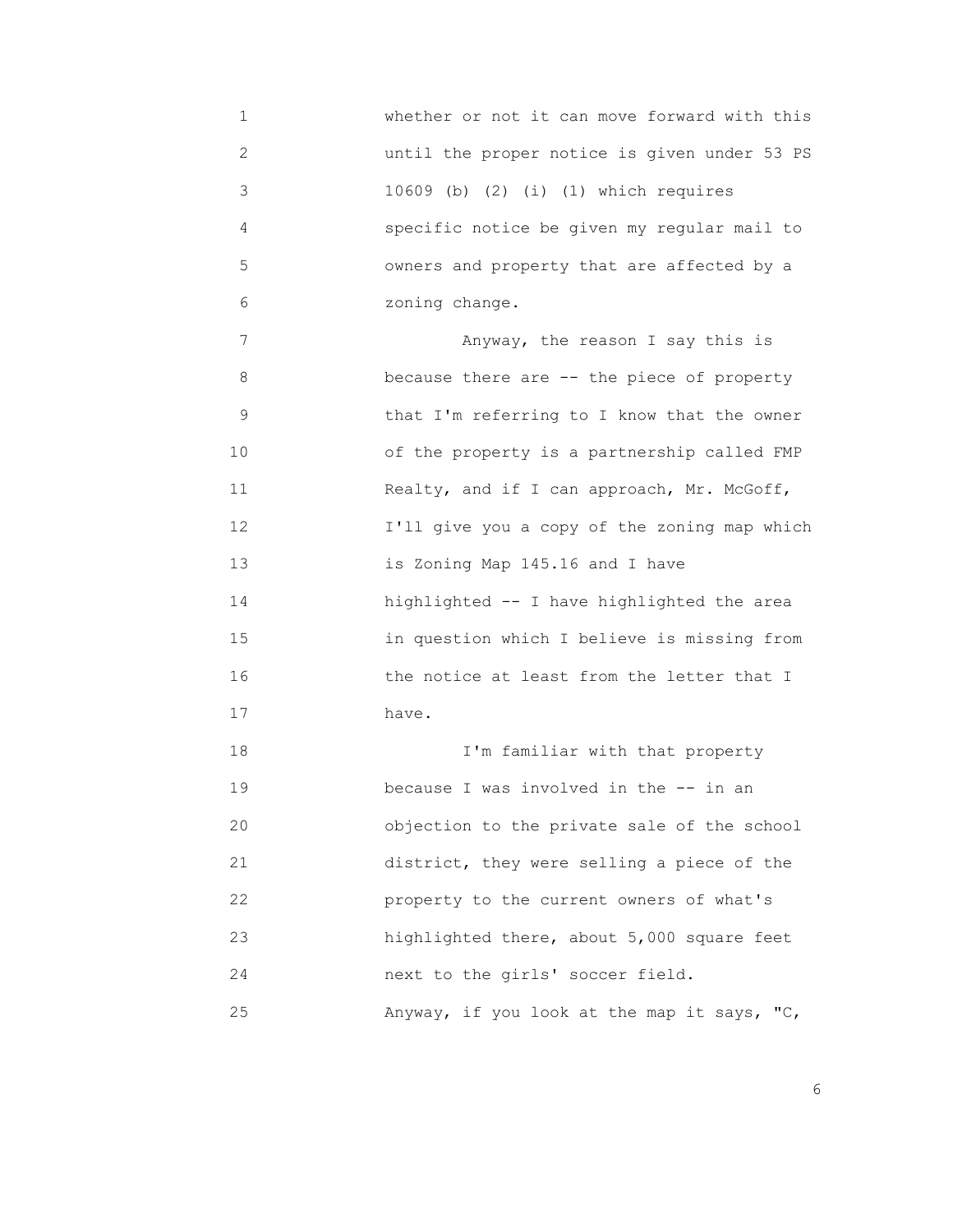1 P, R and 0," that was the previous owner 2 that sold FMP Reality in approximately 1994 3 and as a result I'm not sure whether or not, 4 you know, the proper notice was given in 5 this particular case.

 6 If you look at the second page, it's 7 just a blowup of that area on the zoning 8 map, and the third and fourth pages are 9 copies of the exhibits that were in that 10 objection to the school district sale, 11 **Exhibit C, B and C, to the school district's**  12 amended petition and as you can see it 13 indicates Parcel A, that's the parcel that 14 has C, P, R and 0 on the zoning map, so I 15 was concerned whether or not there was the 16 proper notice as given to all of the 17 property owners.

 18 I also wanted to -- I was looking at 19 the -- I received, by the way, a copy of the 20 packet of information from the city and I 21 thank the city for that. Included was a 22 copy of File of Council No. 11, 2008, the 23 ordinance and in the second whereas clause 24 it indicates, "The city planning commission 25 is recommending that the area be zoned to

7

1 reflect a current and planned institutional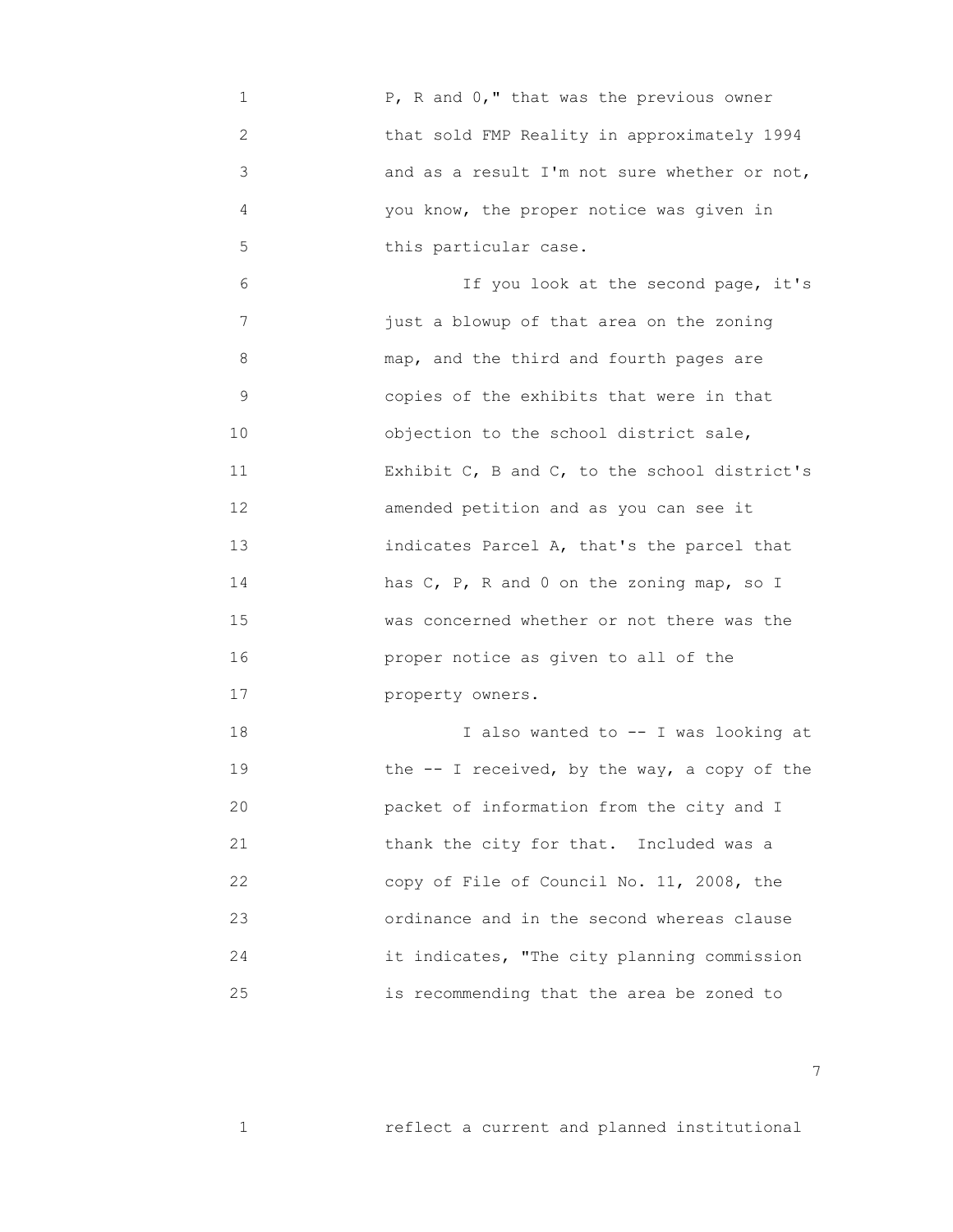2 and commercial uses." 3 Now, I wasn't aware that there are 4 planned institutional uses for our area, I 5 don't know of any. I do know that, of 6 course, the school is an institution and as 7 a result this amendment will change the 8 zoning for their particular property because 9 that's a different change in the zoning that 10 **10** the property, my property or our property 11 **that's affected.**  12 And I do know that, for example, 13 across the street this from the Ice Box 14 there is going to be a mini-mart and a gas 15 station and a carwash because I was speaking 16 With the owner so I know that that 17 particular piece there has already been 18 granted a special exception under the light 19 industrial or a variance, I'm not sure. 20 And I feel really that the city 21 should have known about this piece of 22 property because several years ago Lamar 23 Advertising on behalf of the owners at the 24 time brought a -- asked for a variance 25 before the zoning board to put up a three-

<u>and the state of the state of the state of the state of the state of the state of the state of the state of the state of the state of the state of the state of the state of the state of the state of the state of the state</u>

1 sided billboard, I opposed it and I'm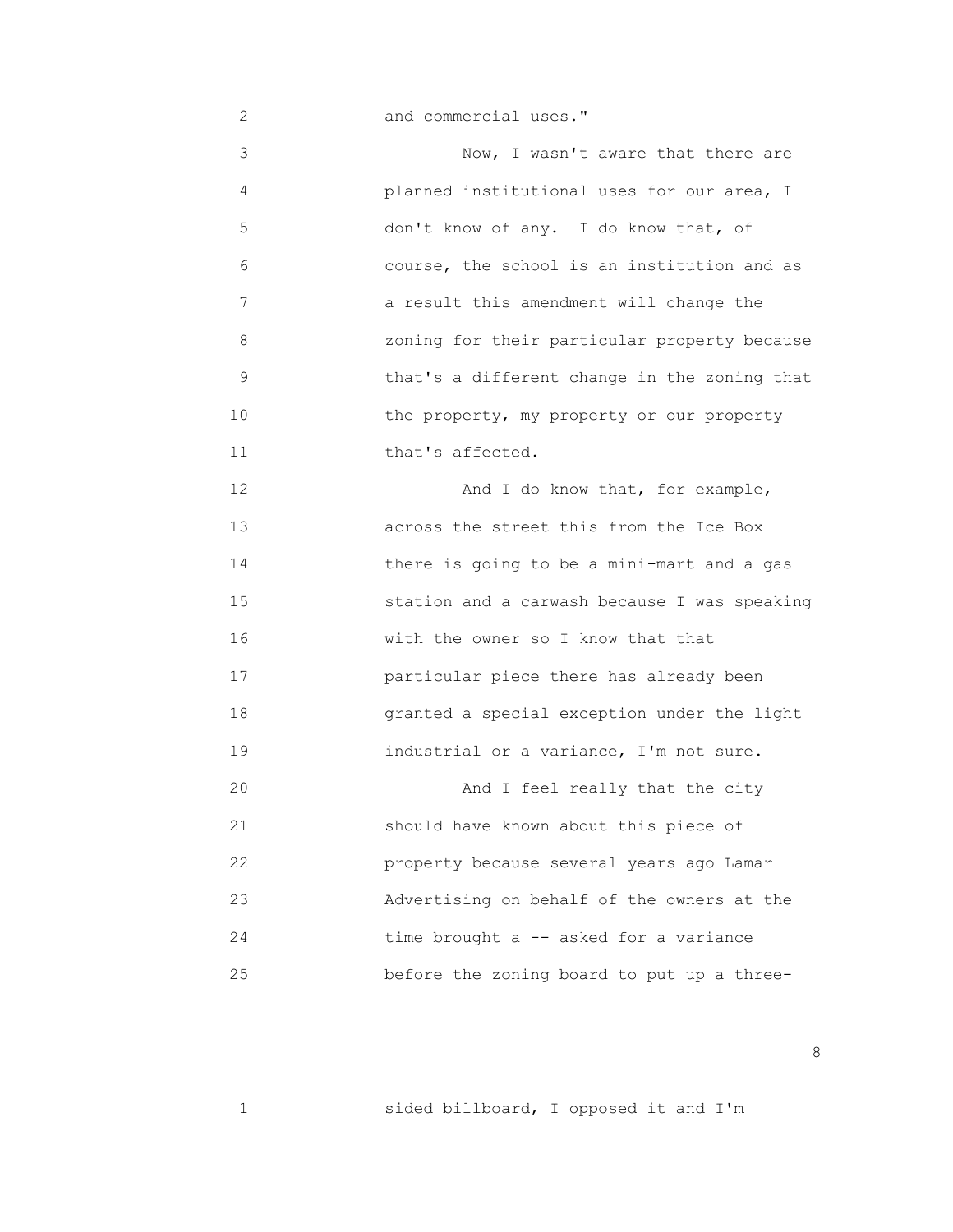2 thankful that the zoning board agreed and 3 didn't grant the variance, so we only have a 4 two-sided billboard there now, but that's 5 why I'm familiar with the property, I'm 6 familiar with the property owners in the 7 area.

 8 In regard to the change itself, it 9 really doesn't have a great economic impact 10 on the uses of our property there, so I 11 don't see it as being that detrimental 12 certainly to changing it, I just wonder, you 13 know, after all of these businesses were 14 allowed to go up there it's sort of like 15 changing the ordinance, you know, after all 16 of the development has been done and that's 17 essentially -- I just wonder, you know, if 18 it's even necessary. If council has any 19 questions I would be happy to answer them 20 for you. 21 MR. MCGOFF: Thank you, Mr. Rinaldi. 22 MR. RINALDI: Okay, thank you very 23 much.

 24 MR. MCGOFF: John Appleton. 25 MR. APPLETON: Good evening, Council.

en de la construction de la construction de la construction de la construction de la construction de la constr<br>1990 : la construction de la construction de la construction de la construction de la construction de la const

| My name is John Appleton and I'm council for |  |  |  |  |
|----------------------------------------------|--|--|--|--|
| Keystone Block and Supply Company, Keystone  |  |  |  |  |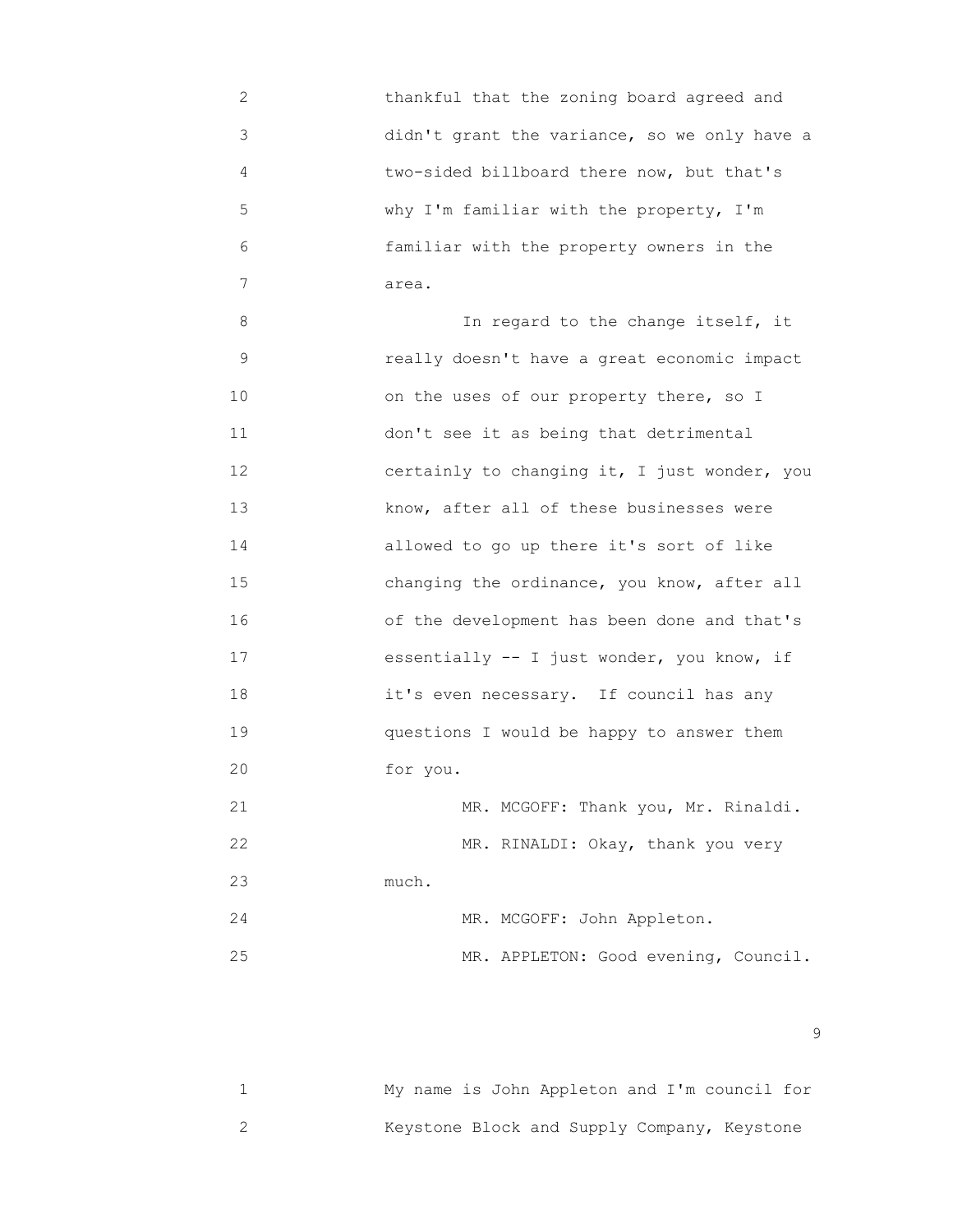3 Concrete Block and Supply Company, the owner 4 of the largest parcel of this zoning change 5 which approximates 23 acres which together 6 with Slipco will be developing that parcel 7 into a corporate center which will house 8 five separate pads which will have five 9 separate corporate offices at that site all 10 **within the City of Scranton, all of which**  11 will be available, some of which will be 12 available to pay taxes, some of which are 13 Keystone KOZ. If you have any questions 14 concerning that project I'd be happy to 15 answer them.

 16 As far as the notices are concerned, 17 We were assured by the zoning office that 18 all people were notified, the Galdier family 19 has been on that site for 70 areas, they 20 have not heard of this company, but they 21 have heard of the ones that are in the 22 notice that were sent out on June 28th of 23 2008, so consequently we would ask that if 24 comes up for a vote that you will, in fact, 25 be so kind as to vote in the affirmative so

10

| that this project can start and what we will |  |  |  |  |  |
|----------------------------------------------|--|--|--|--|--|
| essentially do is move it downtown to the    |  |  |  |  |  |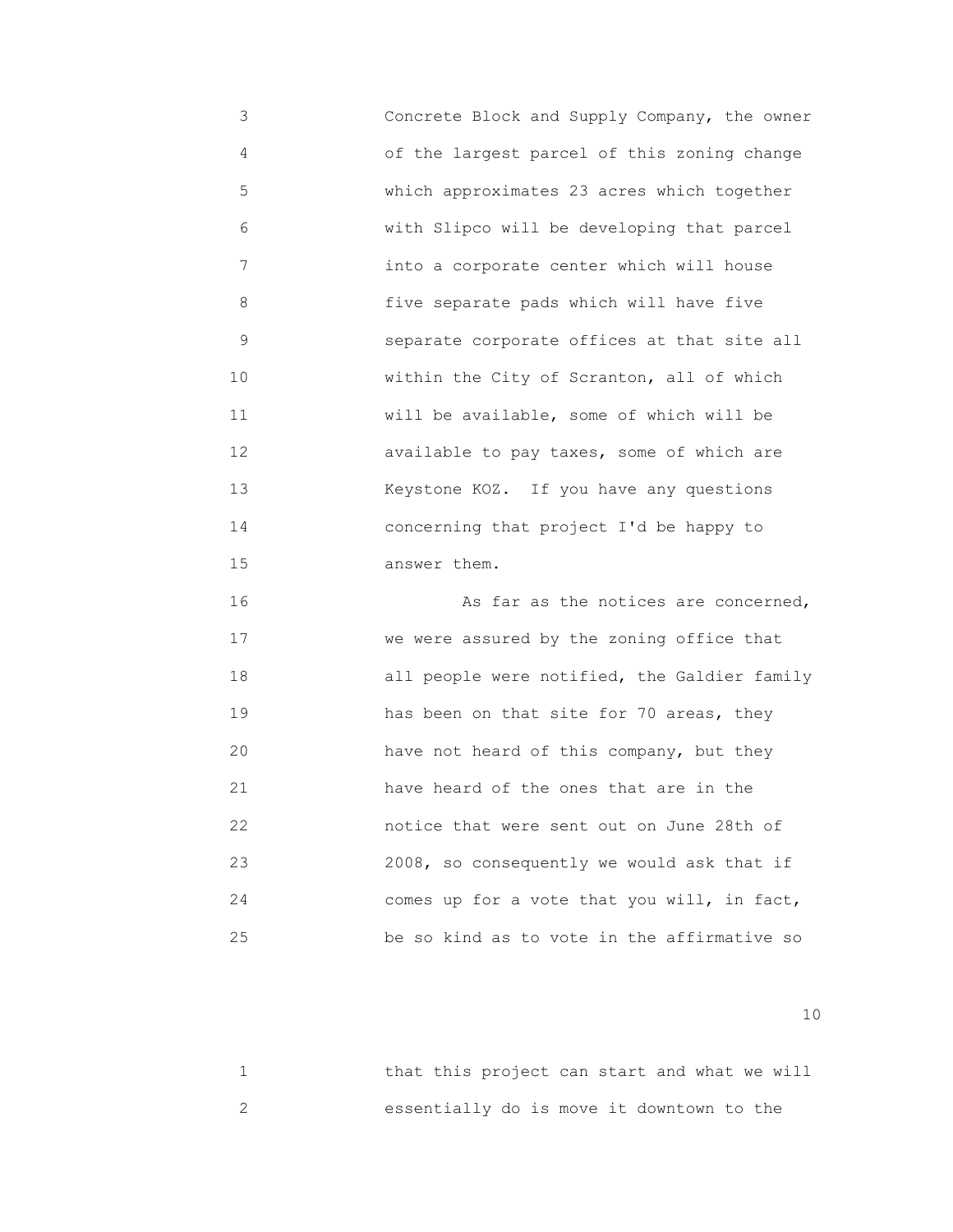| 3              | City of Scranton across up West Linden      |
|----------------|---------------------------------------------|
| 4              | Street across the river and along the North |
| 5              | Central City Expressway.                    |
| 6              | If there is any questions, I'd be           |
| $\overline{7}$ | happy to answer them. Otherwise, thank you  |
| 8              | for your kind attention.                    |
| $\mathsf 9$    | MR. MCGOFF: Thank you, Mr. Appleton.        |
| 10             | Anyone else? Since there are no other       |
| 11             | speakers, I now declare this public hearing |
| 12             | closed.                                     |
| 13             |                                             |
| 14             |                                             |
| 15             |                                             |
| 16             |                                             |
| 17             |                                             |
| 18             |                                             |
| 19             |                                             |
| 20             |                                             |
| 21             |                                             |
| 22             |                                             |
| 23             |                                             |
| 24             |                                             |
| 25             |                                             |
|                |                                             |
|                | 11                                          |
|                |                                             |
| $\mathbf 1$    |                                             |

 2 C E R T I F I C A T E 3